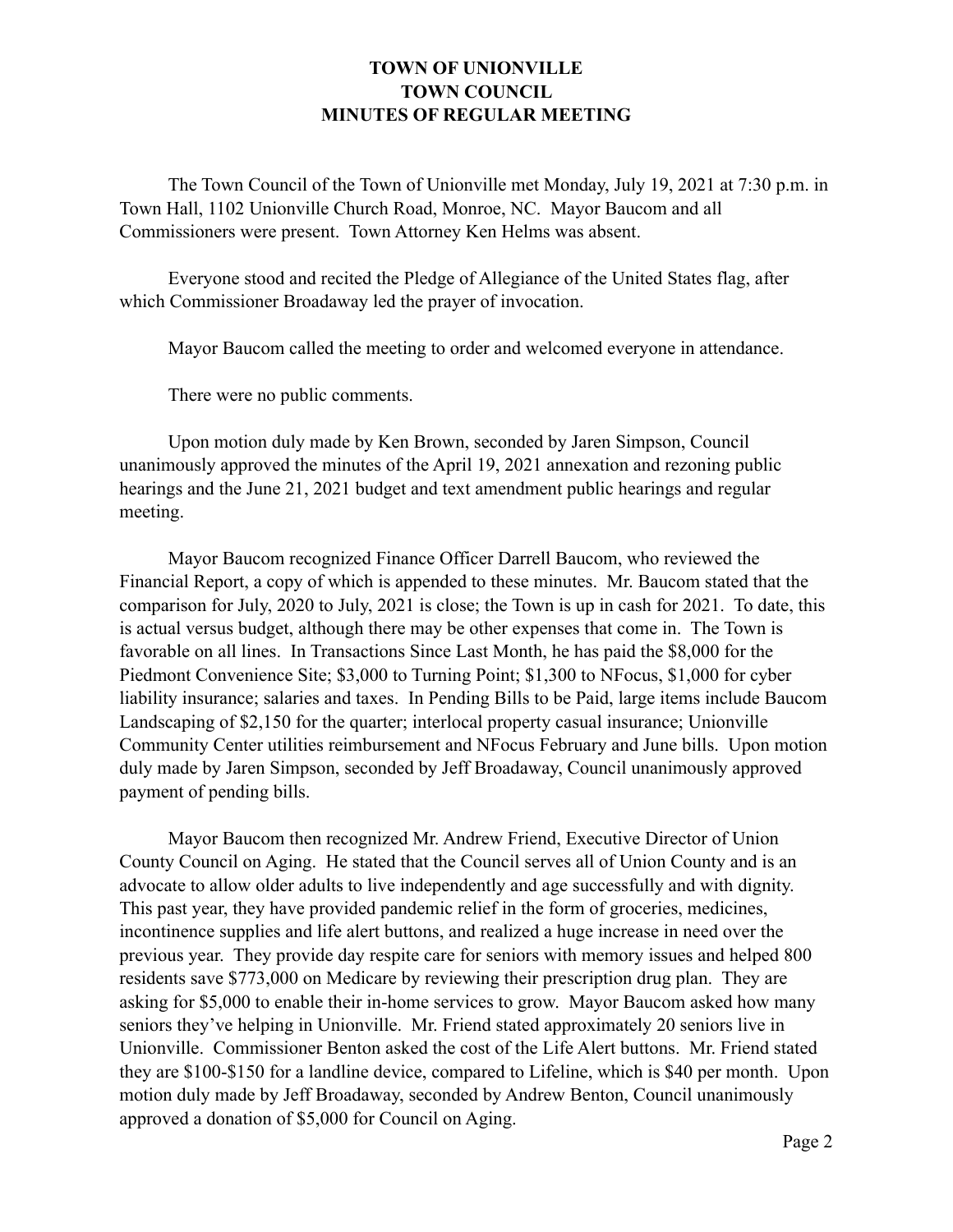Mrs. Sheila Crunkleton, Executive Director of Union County Red Cross, addressed Council. She also introduced Board members Gary Salek and Michele Sarno. She stated that the Red Cross provides disaster assistance to anyone; there is no income qualification and no insurance qualification. Most of their responses have been virtual, due to covid. They also have need for more blood drives, as the need never ends. They are still teaching the CPR and First Aid classes but limiting them to six students. They also provide hotel stays and smoke alarms for many, as they are on call 24 hours per day. Upon motion duly made by Andrew Benton, seconded by Ken Brown, Council unanimously approved a donation of \$3,500 to Union County Red Cross.

 Mayor Baucom recognized Clerk Gaddy regarding the \$250 gift basket for Union County Heritage Festival on September 18, 2021. She explained that the Town has donated gift cards from area merchants arranged in a gift basket to the festival for several years now. Upon motion duly made by Gene Price, seconded by Ken Brown, Council unanimously approved the \$250 donation of this gift basket.

 Mayor Baucom reported that the Town recently had a Community Assistance Visit from North Carolina Department of Public Safety Western Planner, Terry Foxx, who reviewed the Town's Flood Ordinance. The Town currently has six residents who have flood insurance and only two are in the 100-year floodplain, all of which were built prior to 1998. He found nothing lacking but suggested that the Town partner with Union County to administer our ordinance, as they are accustomed to reviewing this. It would require an Interlocal Agreement with the county, so the clerk and mayor are pursuing that agreement with Lee Jenson.

 Commissioner Jaren Simpson stated that a resident had recently contacted him with concerns regarding the all-way stop at Sikes Mill and Tom Boyd Roads. Commissioner Simpson suggested that the Town request rumble strips be installed by NCDOT at this intersection to warn oncoming traffic of the change. Upon motion duly made by Jaren Simpson, seconded by Ken Brown, Council unanimously agreed to write a letter to NCDOT requesting the rumble strips be installed at this intersection.

 In other business, Deputy Clerk Braswell reported that the Land Use Survey officially closed tonight and the preliminary results indicate that 66.4% want no development, while 33.6% want some development. Most of those who want development prefer the 601/Morgan Mill Road areas, with a few suggesting Five Forks area. She will present the final numbers to Planning Board at their August 2, 2021 meeting. Commissioner Broadaway made inquiry as to the number of respondents. She stated there have been 244 responses total.

 In other business, Commissioner Benton stated that the Volunteer Fire Department annually replaces two AEDs (Automated External Defibrillators) each year. One of those is still in really good shape, and they would like to donate it to Town Hall, as it was purchased with taxpayer dollars and is worth approximately \$1,500. He recommends replacement in one to two years. With the events we have in Town Hall, he feels it's a good idea to have it here